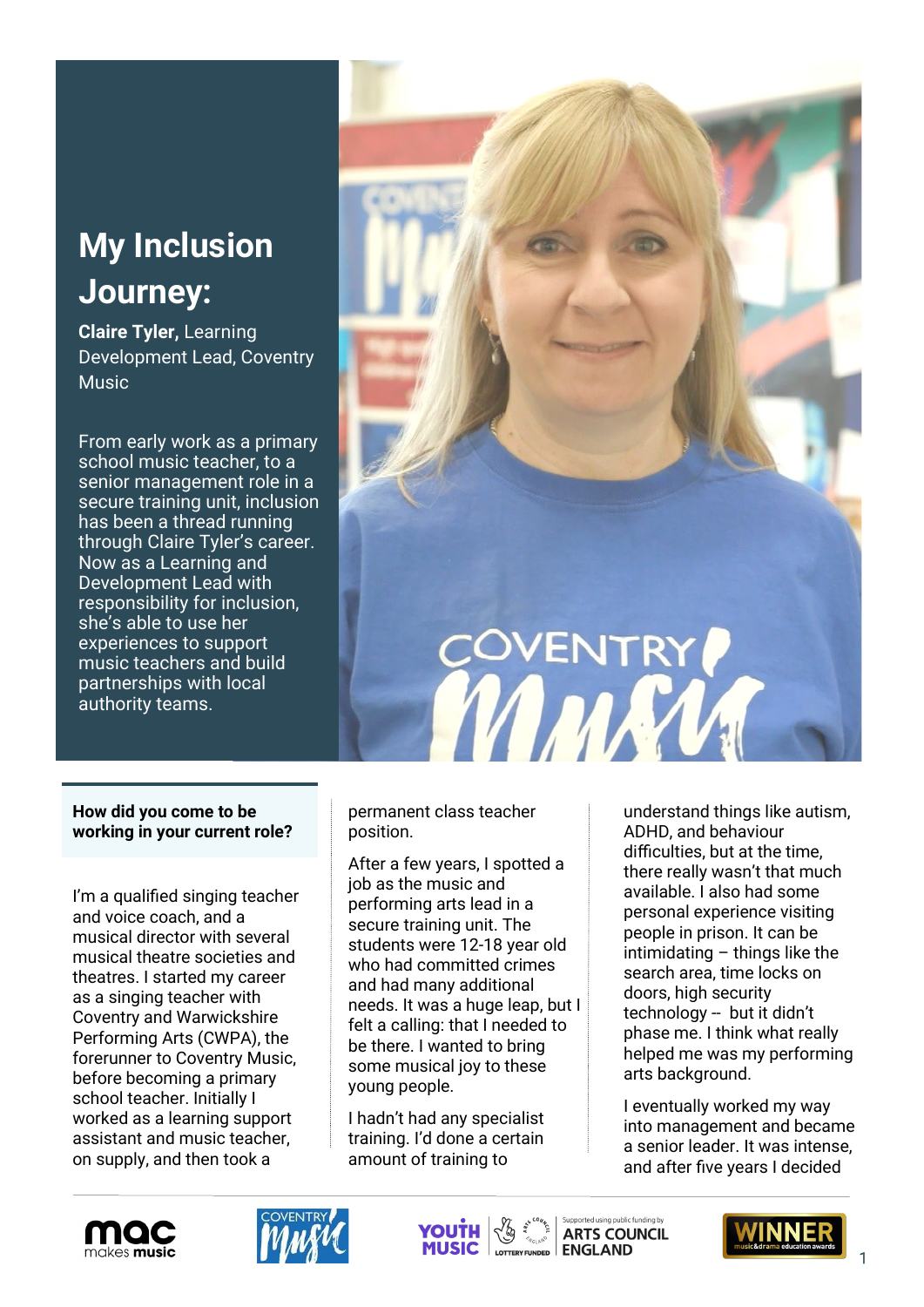to go back into mainstream teaching. I worked in a private school for a few years, and then a state primary school in one of the most deprived areas of Coventry.

At the time, I knew about Coventry Music as I'd done my music A-level with CWPA, and was involved with them through school: but I didn't know what a music education hub was. When a job came up there, I did my research and realised, this is where I should be, this is where I can really make a difference. So in 2018 I took up the role of Music Engagement Officer at Coventry Music.

**How did you first come across MAC Makes Music?**

Quite soon after I joined, I was offered the chance to take part in a course on **[Music with](https://macbirmingham.co.uk/mac-makes-music/hubs-training/music-and-young-people-with-social-emotional-and-mental-health-difficulties)  [Children and Young People](https://macbirmingham.co.uk/mac-makes-music/hubs-training/music-and-young-people-with-social-emotional-and-mental-health-difficulties)  [who have Social, Emotional](https://macbirmingham.co.uk/mac-makes-music/hubs-training/music-and-young-people-with-social-emotional-and-mental-health-difficulties)  [and Mental Health Difficulties,](https://macbirmingham.co.uk/mac-makes-music/hubs-training/music-and-young-people-with-social-emotional-and-mental-health-difficulties)**  with Dr Phil Mullen. We went to MAC every six weeks and so we got to meet Holly and the team too. One of the great things about it was that it involved a wide range of people – from experienced teachers like me, to newly qualified tutors straight out of conservatoires, to other people working in music services.

I hadn't really had any formal training for work with these young people, even in the secure setting. So it gave me the chance to think back on what I'd done there, to reevaluate my approaches and consider what had worked, or what I could have done differently. Chatting to Phil

and others about our experiences and comparing strategies was really helpful, and there were many new things to think about. The whole SEMH area had grown so much since I was in the secure setting, and I learned a lot.

*I think everyone doing whole class music teaching should do this training: to think about what's happening for these young people when they present with challenging behaviour.* **" 66**<br>doir

It was particularly useful for my whole class music teaching, where I come across a lot of challenging behaviour. And it's more important than ever before because postpandemic there are so many more emotionally damaged

Claire and Stephen Plummer in Coventry

children. I think everyone doing whole class music teaching should do this training: to think about what's happening for these young people when they present with challenging behaviour.

As visiting tutors, we don't always know what young people are coping with in their lives outside school, or what additional needs they may have. When I was in a primary school in a deprived area, we knew what children came from families who were known to police and social care, which children had additional needs, and what trigger points to avoid. We encourage our tutors to try to get that information from the class teacher before they begin teaching.

## **How have you continued to be involved with MAC?**

Last year I was promoted to being part of the senior leadership team (SLT) at Coventry Music so I now join the meetings of the MAC MEH

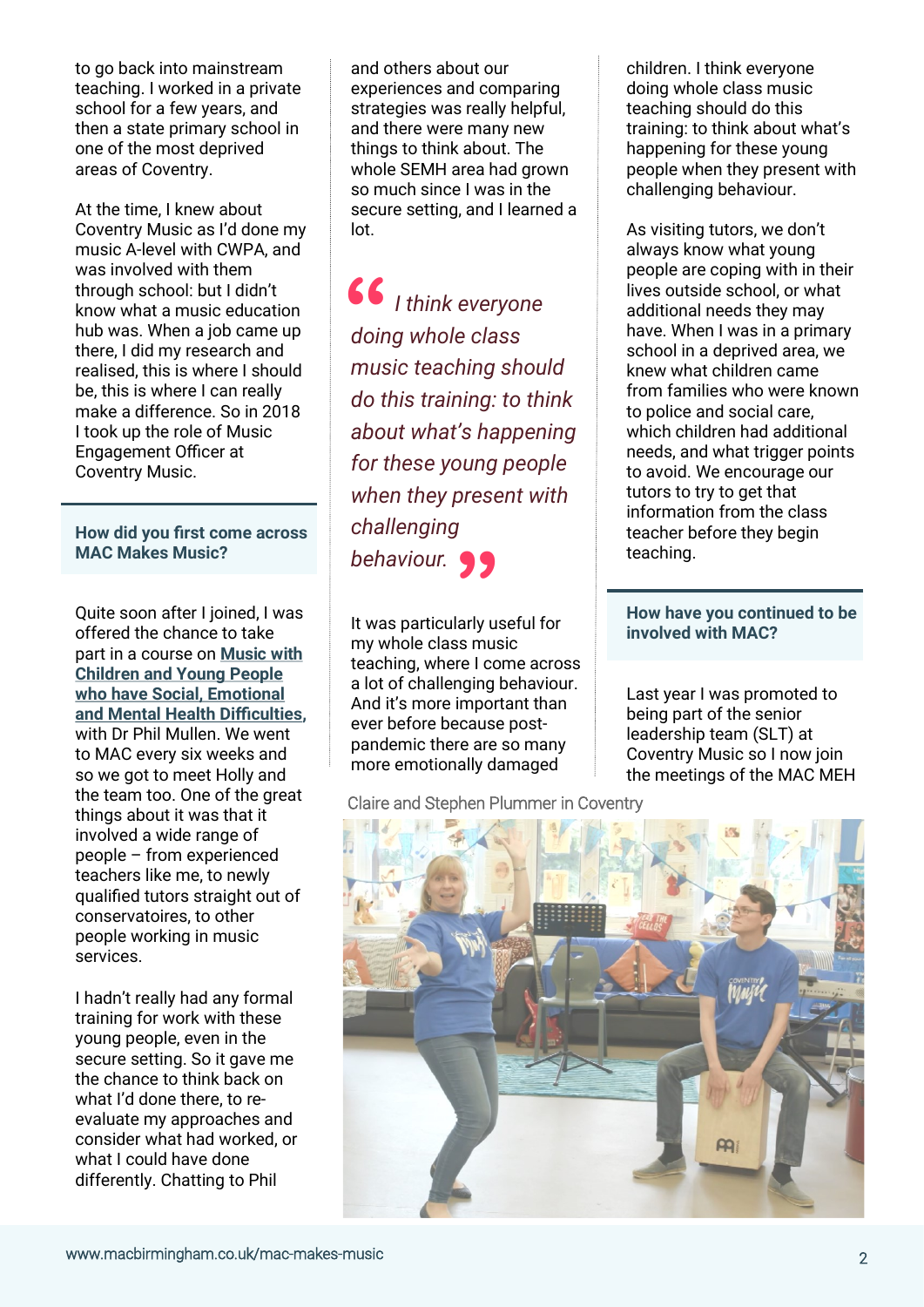

(Music Education Hub) Strategy Group of five West Midlands hubs.

We've been revisiting our inclusion strategy and slimlining it. Although it's been RAG (red, amber, green) rated, it can be difficult to work out how we're doing and what to do next. We decided to take one strand for each SLT meeting, and we invited hub partners from each of the five

Claire Tyler playing the Ukulele

music services too. It's been an interesting exercise. We've realised there are things that are happening that we didn't know about, and so, as a hub, we're often doing better than we think on our RAG rating. We're realising there's a huge amount already happening and we need to make it more joined up.

Holly (Radford-James, producer and lead for MAC Makes Music) has been really helpful. She's a font of knowledge and connected with so many different people, a great central point for stopping us reinventing the wheel! We'll often mention something in passing after a meeting and she'll say, "I know X has been working on that, I'll put you in touch." Without MAC we wouldn't have those connections.

**What does the 'inclusion' part of your job title involve specifically?**

I'm Inclusion Lead, alongside my colleague Mark Patton. Mark does more of the targeted delivery such as in Extended Learning Centres, or with Looked After Children and he's also the lead on Positive Choices, our afterschool programme working with young people at risk of offending.

I bring inclusion into the core provision of the Hub, and I do work around school attendance and inclusion with the Education Inclusion Workers in the council. We're looking into how we can integrate our music workshops and services, with support sessions they provide to help young people stay in schools, before they end up in Extended Learning settings.

Inclusion isn't just about access, there's also a business case for the Hub. We know there's a budget to prevent exclusion of pupils – and it's been estimated an exclusion can **[cost the](https://www.tes.com/magazine/archive/excluding-pupil-costs-taxpayer-ps370k)  [taxpayer £370k in the long](https://www.tes.com/magazine/archive/excluding-pupil-costs-taxpayer-ps370k)  [run.](https://www.tes.com/magazine/archive/excluding-pupil-costs-taxpayer-ps370k)**